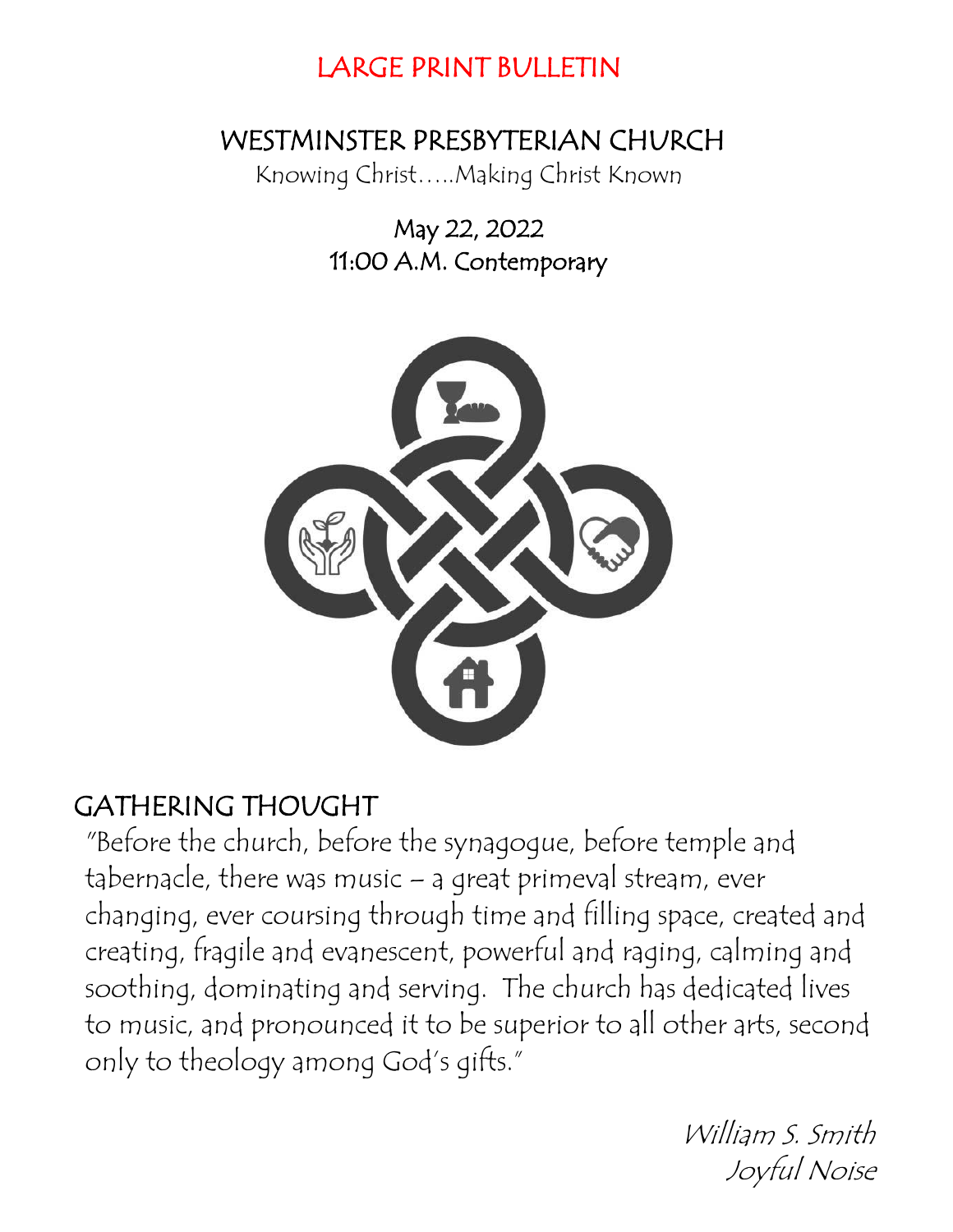## **ORDER FOR THE WORSHIP OF GOD**

## **May 22, 2022 11:00 A.M.**

**WELCOME AND ANNOUNCEMENTS** *(Please sign and pass the Friendship pad in your pew)*

**SONGS OF PRAISE** *Your Grace Is Enough*

Matt Maher,©2003spiritandsong.com&ThankyouMusic,EMIChristianPubCCLI#2254621

 Great is Your faithfulness Oh God, You wrestle with the sinner's heart. You lead us by still waters into mercy, And nothing can keep us apart.

So remember Your people, remember Your children, Remember Your promise, Oh God.

*Refrain: Your grace is enough, Your grace is enough Your grace is enough for me (2x)*

Great is Your love and justice God, You use the weak to lead the strong. You lead us in the song of Your salvation, And all Your people sing along.

So remember Your people, remember Your children, Remember Your promise, Oh God. (*Refrain)*

*Your grace is enough, Heaven reaches down to us, Your grace is enough for me, Your grace is enough, I'm covered in Your love, Your grace is enough for me, for me.*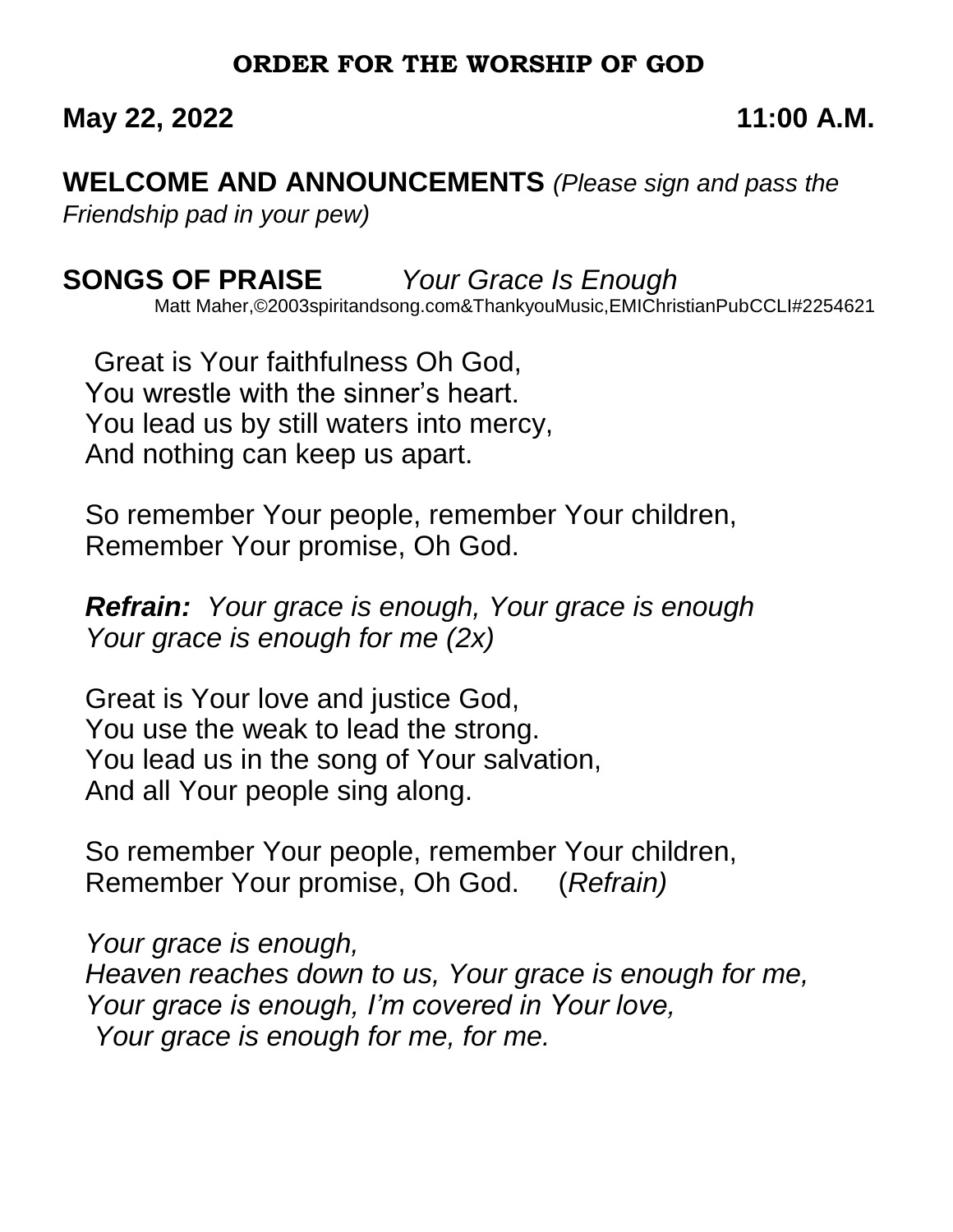*Holy Is The Lord* 

 L.Giglio & C.Tomlin,©2003worshiptogether.com songs andsixstepsmusic, EMI ChristianMusicPubl., CCLI License #2254621

We stand and lift up our hands, For the joy of the Lord is our strength, We bow down and worship Him now, How great, how awesome is He, and together we sing,

*Refrain: Holy is the Lord God Almighty, The earth is filled with His glory, Holy is the Lord God Almighty, the earth is filled with His glory, The earth is filled with His glory (Repeat from the beginning)*

It's rising up all around, it's the anthem of the Lord's renown, It's rising up all around, it's the anthem of the Lord's renown, And together we sing, everyone sing, *(Refrain)*

Holy is the Lord God Almighty, the earth is filled with His glory, Holy is the Lord God Almighty, the earth is filled with His glory, The earth is filled with His glory, the earth is filled with His glory,

Holy, holy is the Lord Almighty, Holy, holy (4x)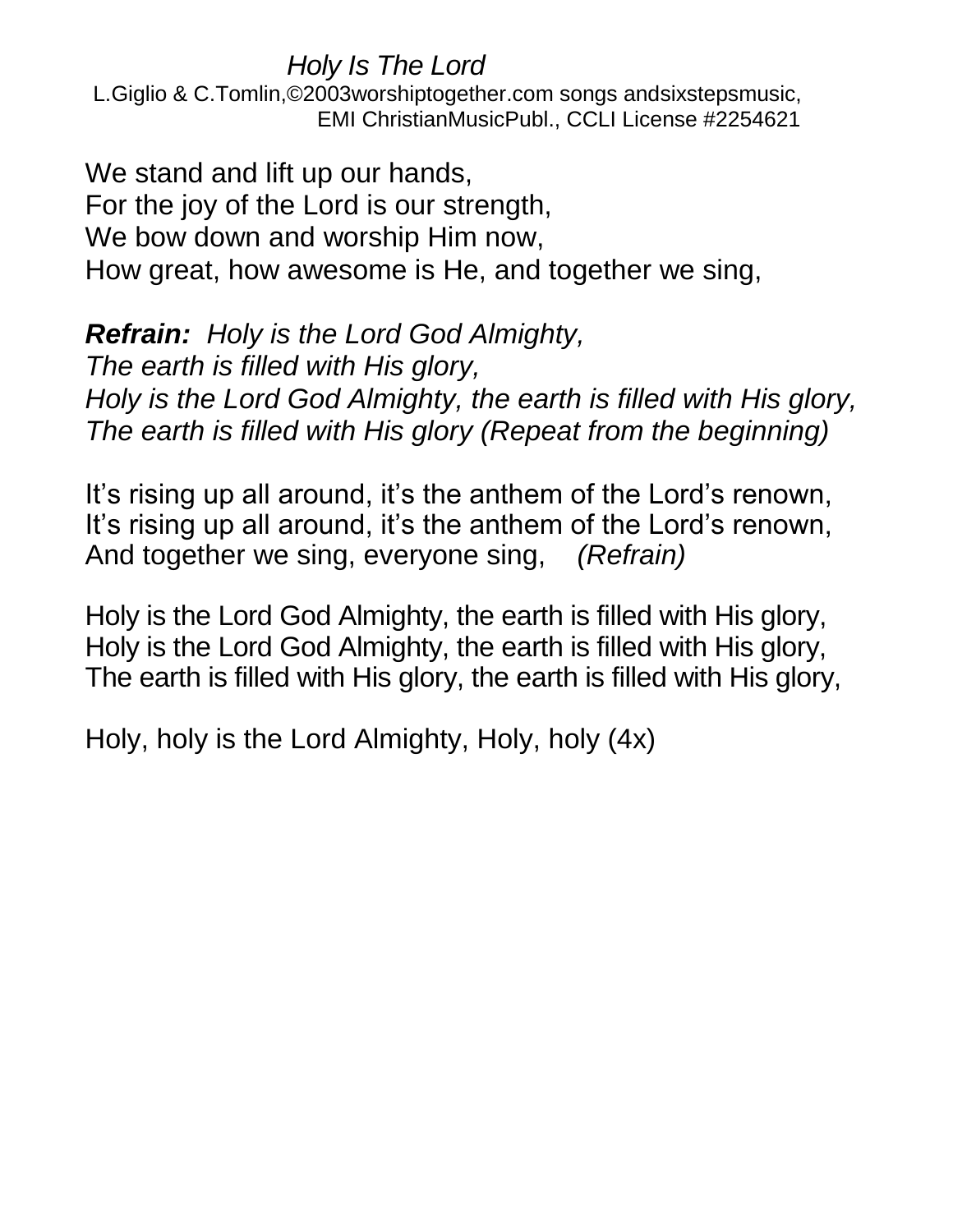# **SONG OF CONFESSION** *Lord I Need You*

 D.Carson, M.Maher, C.Nockls,& J.Reeves,©2011SweaterWestherMusic, ValleyofSongsMusic, &ThankyouMusic,CCLI#2254621 Lord I come, I confess, bowing here I find my rest,

And without You I fall apart,

You're the one that guides my heart.

*Refrain: Lord, I need You, oh I need You, Every hour I need You, My one defense my righteousness, Oh God how I need you.*

Where sin runs deep Your grace is more, Where grace is found is where You are, And where You are Lord I am free, holiness is Christ in me. *(Refrain)*

So teach my song to rise to You, When temptation comes my way. And when I cannot stand I'll fall on You, Jesus You're my hope and stay. (*Refrain)*

# **ASSURANCE OF PARDON**

# **THOUGHT FOR CHILDREN**

# **GREETING ONE ANOTHER WITH THE PEACE OF CHRIST**

# **PASTORAL PRAYER AND THE LORD'S PRAYER**

**…. Our Father, who art in heaven, hallowed be Thy name. Thy kingdom come, Thy will be done, on earth as it is in heaven. Give us this day our daily bread, and forgive us our debts, as we forgive our debtors, and lead us not into temptation, but deliver us from evil, for Thine is the kingdom, and the power, and the glory forever, AMEN.**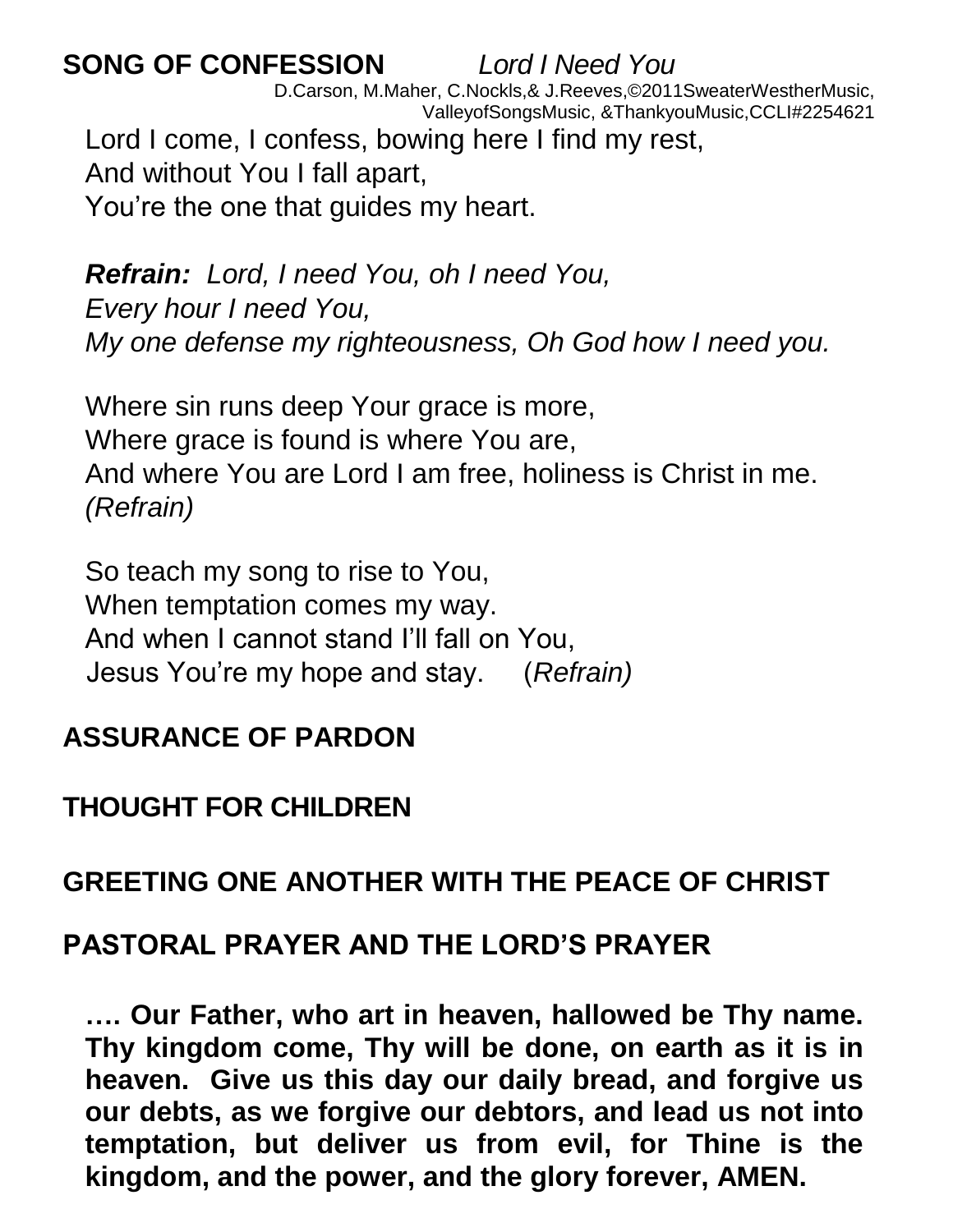MitchDaneGoskie&BeboNorman©2004NewSpring,AppstreetMusic& RottenBananaMusic,BrentwoodBensonMusicPub,CCLI#2254621

Take these hands, lift them up,

For I have not the strength to praise You nearly enough, For I have nothing, I have nothing without You.

Take my voice, and pour it out, Let it sing the songs of mercy I have found, For I have nothing, I have nothing without You.

*Refrain: All my soul needs, is all Your love to cover me, So all the world will see that I have nothing without You.*

Take my body, and build it up, May it be broken as an offering of love, For I have nothing, I have nothing without You. *(Refrain)*

With all my heart, with all my soul, with all my mind, And all the strength that I can find. *(Refrain)*

Take my time here on this earth, Let it glorify all that You are worth, I have nothing, I have nothing without You

# **PRAYER OF DEDICATION**

**SONG OF ILLUMINATION** *We Long to See You*  2015 Wendell Kimbrough. wendellk.com. CCLI Song #7064724

Almighty God we long to see You. Open our hearts and make them pure. Spirit we wash our hands in mercy; come teach our souls to love Your truth.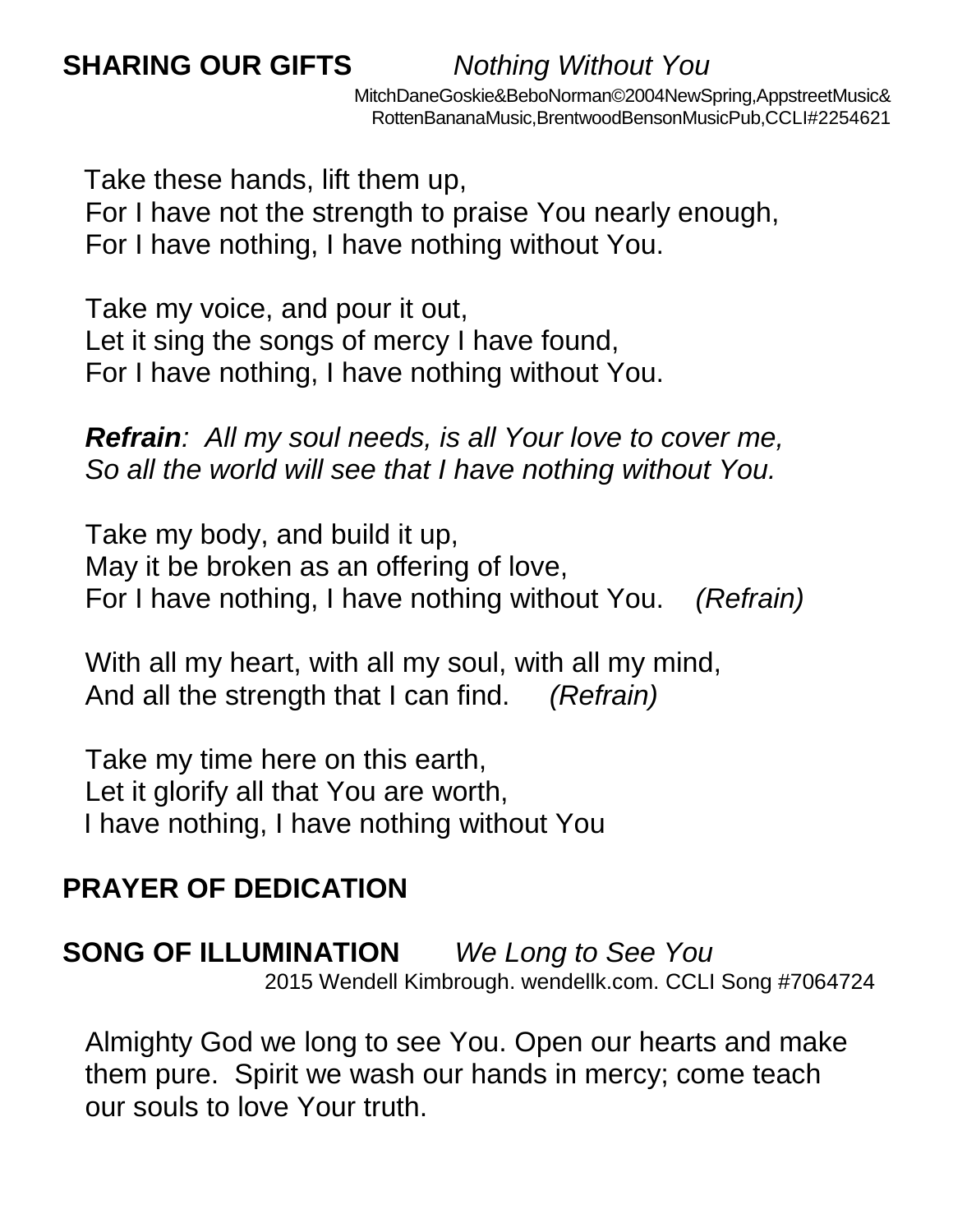**SCRIPTURE LESSON** Colossians (Pew Bible pg. 958)

As God's chosen ones, holy and beloved, clothe yourselves with compassion, kindness, humility, meekness, and patience. Bear with one another and, if anyone has a complaint against another, forgive each other; just as the Lord has forgiven you, so you also must forgive. Above all, clothe yourselves with love, which binds everything together in perfect harmony. And let the peace of Christ rule in your hearts, to which indeed you were called in the one body. And be thankful. Let the word of Christ dwell in you richly; teach and admonish one another in all wisdom; and with gratitude in your hearts sing psalms, hymns, and spiritual songs to God. And whatever you do, in word or deed, do everything in the name of the Lord Jesus, giving thanks to God the Father through him.

*Pastor: The Word of the Lord.* **People: Thanks be to God.**

**MEDITATION** *"When In Our Music..….."* Don Lincoln

## **PRESENTATION TO BOB AND GLENN**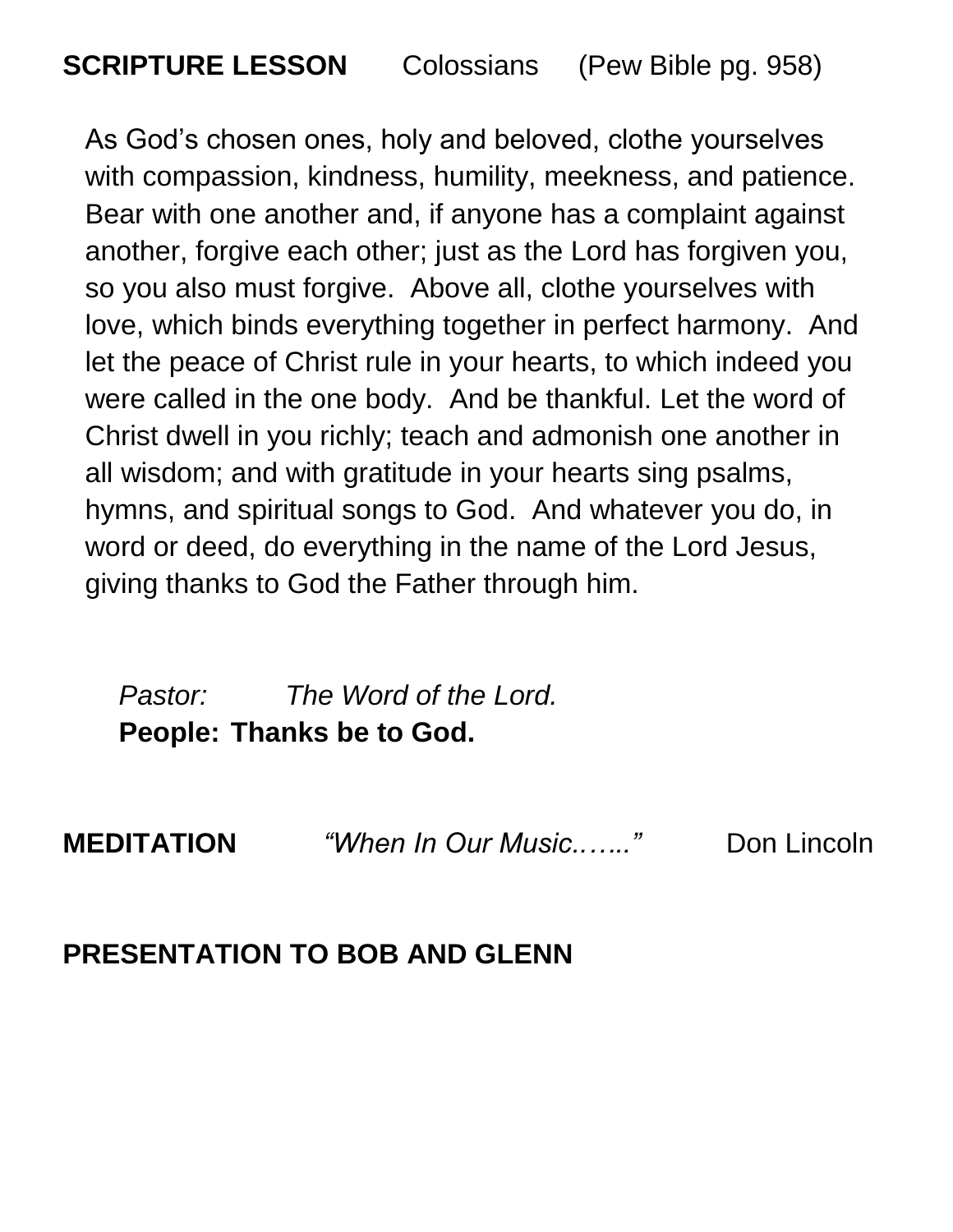**SONG OF RESPONSE** Rising **Baloche/M.Redman** ©2006Integrity'sHosanna!MusicandThankyouMusic, CLISong#4662460,CCLI#2254621

From the rising of the sun 'til the sun goes down, Let the Name of the Lord be praised. (2x)

We've gathered to worship, becoming a choir to sing Your praise, Lifting our voices, joining our hearts in this house today, People of God in the power of God, For the Kingdom of God we sing.

*Refrain: From the rising of the sun 'til the sun goes down, Let the Name of the Lord be praised. (2x) From the sky to the depths, from the east to the west We give You praise.*

We're gathered to go out to cities and towns, we'll take Your Name Into the nations, shining Your light in the darkest place. People of God in the power of God, For the Kingdom of God we live. *(Refrain)*

From the rising of the sun 'til the sun goes down, Let the Name of the Lord be praised. (2x) From the sky to the depths, from the east to the west We give You praise, We give you praise. We give You praise, We give you praise. From the rising of the sun 'til the sun goes down Let the Name of the Lord be praised.

# **BENEDICTION**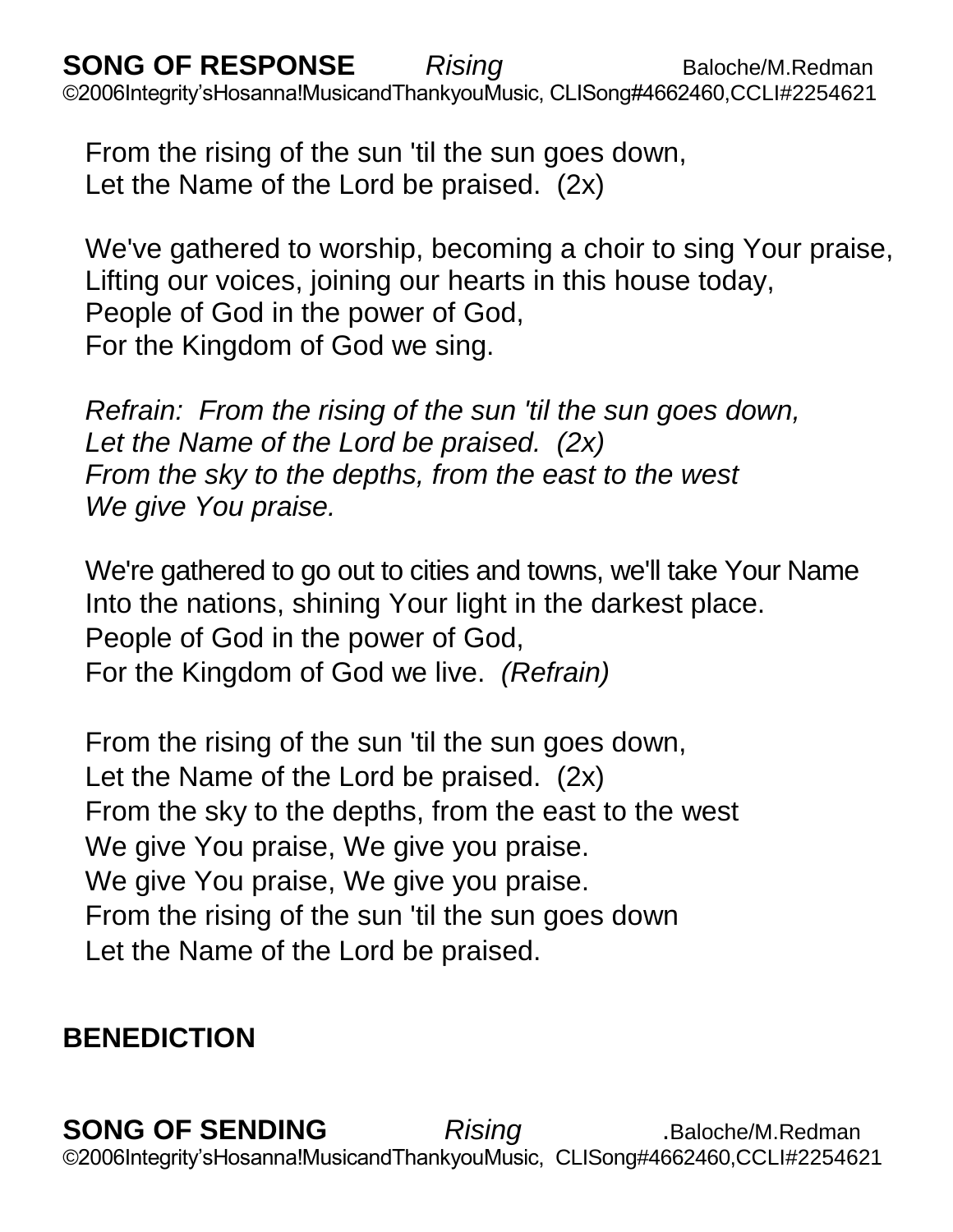

**WELCOME VISITORS!** We are glad you are here today. To help us welcome you personally, please fill out the Visitor Card found in the pews with your name, address, email and/or phone number and drop in the offering plates.

If you are interested in knowing more about being a follower of Jesus, have any questions, or desire follow-up information, please speak to one of the pastors.

Our next new members' class is Sunday, June 26, 2022, 12:30-2:30 p.m.

**LECTIONARY PASSAGES FOR TODAY** are: Acts 16:9-15 and Psalm 67 or Deuteronomy 34: 1-12 and Psalm 109:21-31; Revelation 21:10, 22-22:5 John 14:23-29 or John 5:1-9. In addition to Sunday readings, there are lectionary readings for every day. Go to [www.westminsterpc.org](http://www.westminsterpc.org/) to the box called "Lectionary Reading" and click on the dates for the readings for the week.

**WORSHIP BAND:** Ashley Carlisle, Jon Frost, acoustic guitar; Trey Collins, bass guitar; Tyler Lindblade, drums, Becky Reid, piano, Ashley Carlisle, vocals.

**USHERS:** Chuck Lambing, Joan and Chuck Cloutman

**JOURNEY CLASS** is on hiatus for the summer.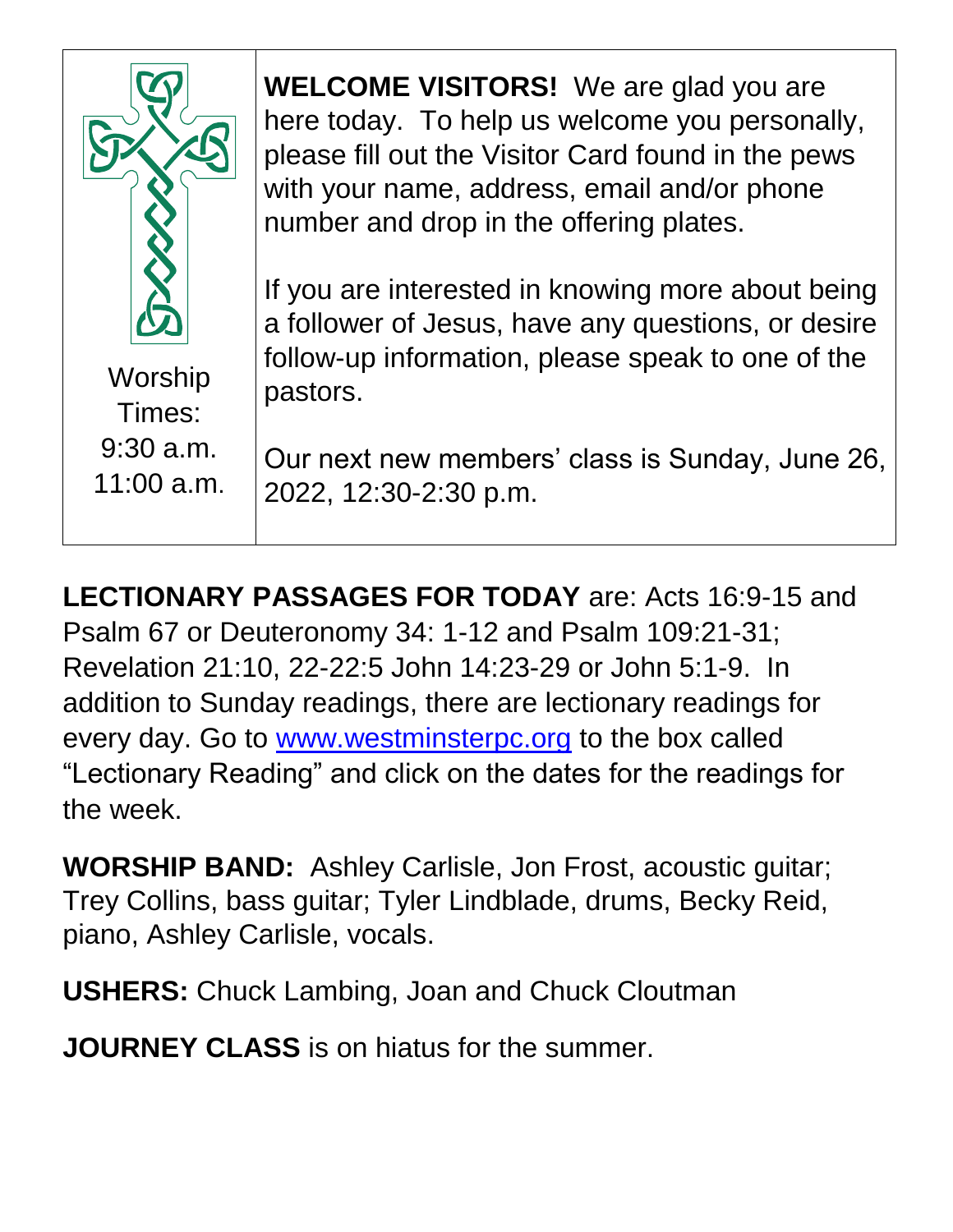**PASTORAL HOSPITAL VISITS:** It is a joy for the pastoral staff to visit congregation members and participants in the hospital. Due to current hospital protocols, we can only do so if notified that someone is in the hospital. Please let us know when a visit would be welcome.

**COLLEGE STUDENTS:** Are you a college student and interested in connecting with other college students within the congregation? Please contact Pastor Jon Frost at [jfrost@westminsterpc.org.](mailto:jfrost@westminsterpc.org)

# **WORSHIP INFORMATION**

# **WEEKLY WORSHIP SCHEDULE**

# *Sanctuary*

9:30am – Traditional worship

11:00am – Contemporary worship with band

# *Wednesday Morning in the Chapel*

9:10-9:30am – Prayer and Communion worship

**KIDS CONNECT CELEBRATE WONDER SUNDAY SCHOOL** (pre-K-5<sup>th</sup> grade) gathers weekly in the large group area in the Preschool area at 9:30 a.m.

**A REMOTE TV MONITOR** is in the church parlor (just outside the sanctuary in the west hallway) to view and hear worship in progress for those with restless children or who need to leave the sanctuary.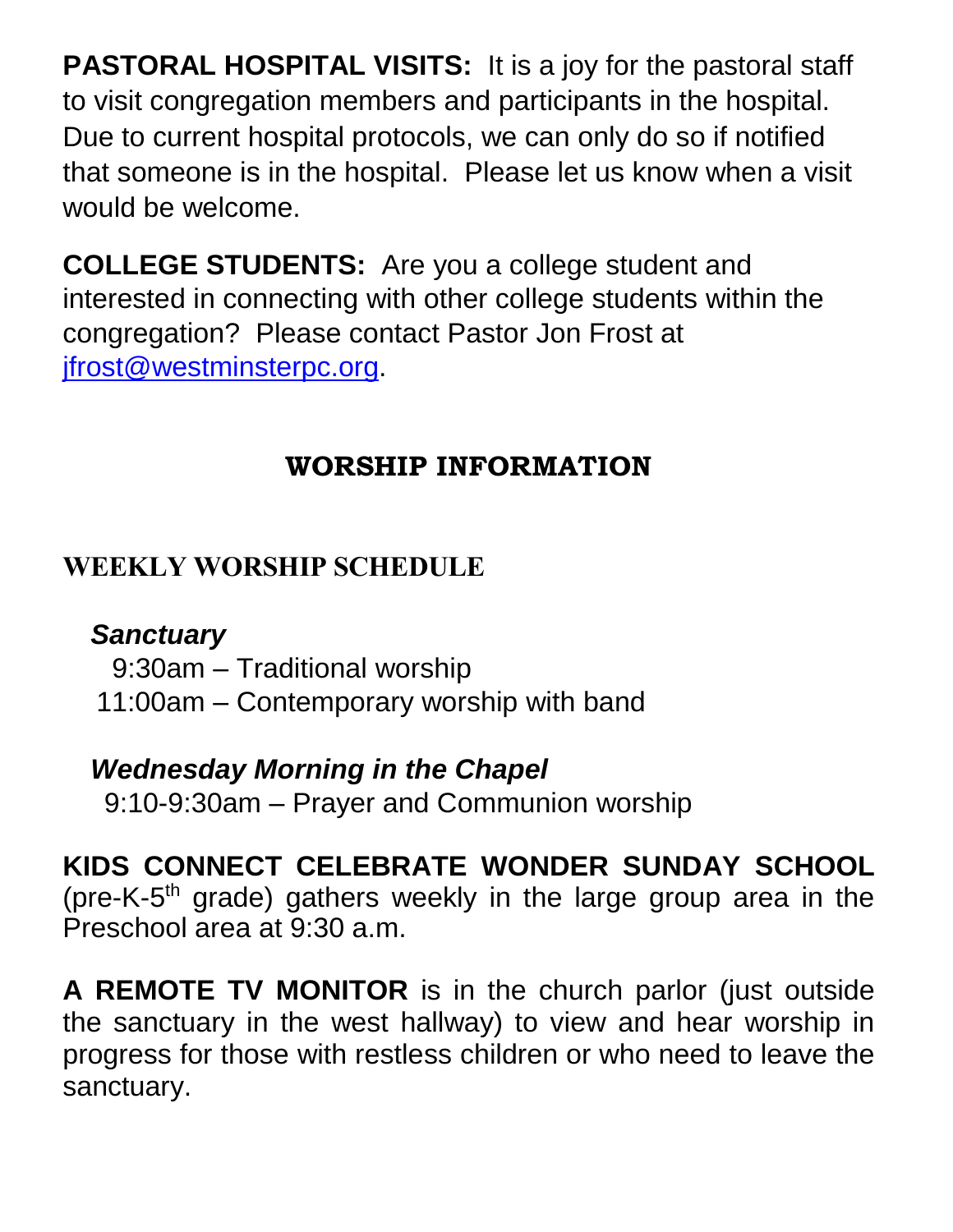**HEARING ASSISTANCE DEVICES** are available for worship at the Information Center in the Narthex. Additionally, the sanctuary is equipped with an induction loop system that transmits to hearing aids and cochlear implants with telecoils. **PEW CUSHIONS** also available at the Information Center.

**TEXT GIVING** is available. You can give via your phone; it's easy, secure and instant. Start a new text message to 610-616- 2826. Enter the dollar amount of your gift as the text. Send. First time givers are prompted to a link to enter credit/debit card information.

**TAIZÉ PRAYER** and contemplative worship occurs various times throughout the program year. Visit our website or call 610-399- 3377 for dates and times.

**PRAYER CHAIN** members receive a weekly list of prayer requests via email and members include them in their conversations with God. To have a prayer request included in the Prayer Chain or to become a member, contact Sue Spotts at [sue.es.spotts@gmail.com](mailto:sue.es.spotts@gmail.com) or the church office.

**THE SACRAMENT OF COMMUNION** is celebrated the first Sunday of every month in all services.

**THE SACRAMENT OF BAPTISM** is celebrated the **third Sunday of every month**. Our **BAPTISM CLASS** is offered the last Sunday of each month, except December, at 10:00 a.m. Contact the office to register for the baptism class.

**VIDEO AND TEXT VERSIONS OF PREVIOUS SERMONS** can be found online at **[www.westminsterpc.org](http://www.westminsterpc.org/)**.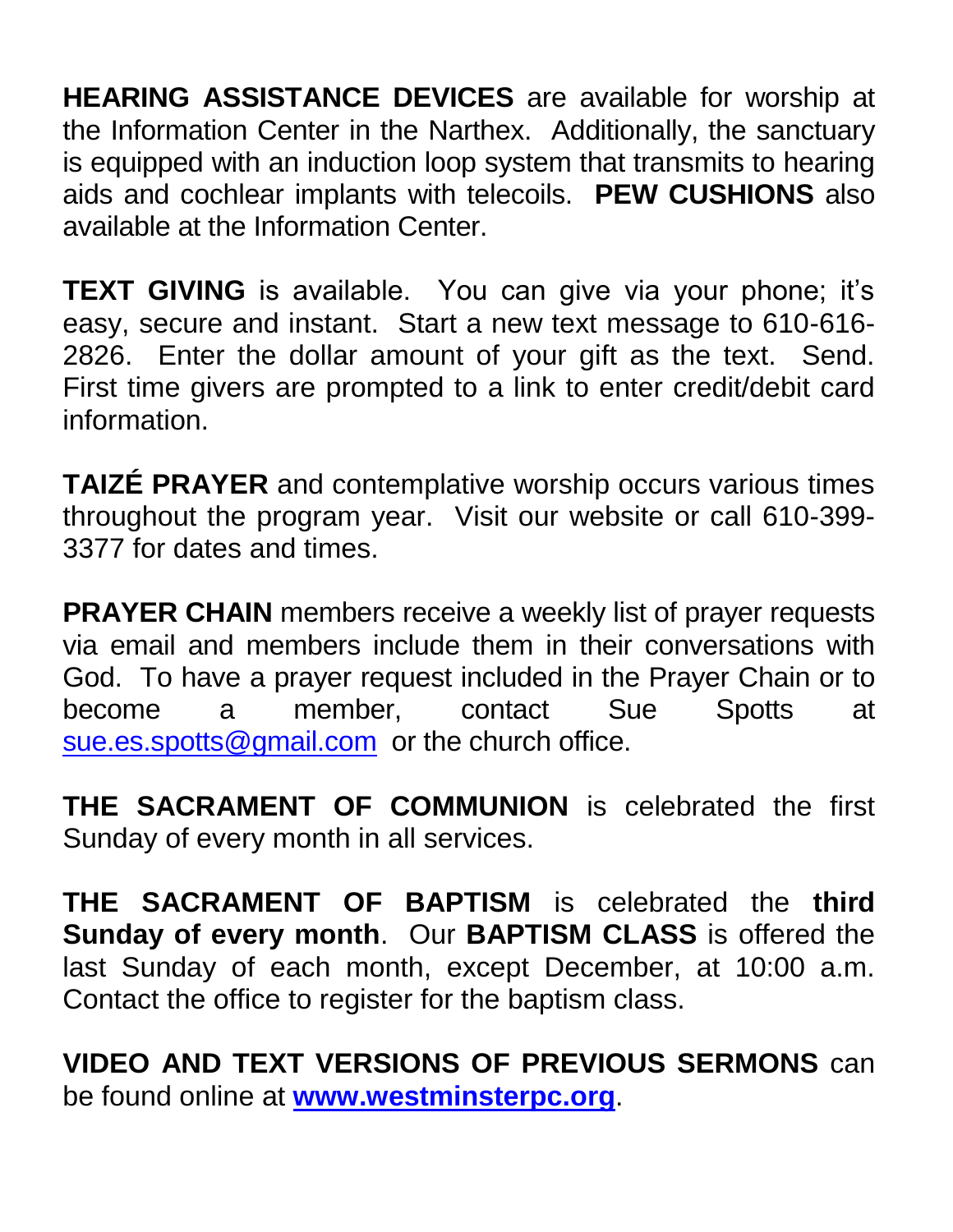|  |  |  |  |  |  | * * * * * * * * * * * * * * * * |  |  |
|--|--|--|--|--|--|---------------------------------|--|--|
|  |  |  |  |  |  |                                 |  |  |

Ministers of Jesus Christ All the Members of the Congregation Pastors Jennie Clark, Jon Frost, Ann Hatfield, Don Lincoln Pastor Emeritus **Robert Young** Director of Youth **Chris Clark** Director of Children and Family Ministries **Jill Reichert** Church Administrator Church Administrator Church Administrator Director of Communications **Lynn** George

## **Westminster Presbyterian Church**

10 W. Pleasant Grove Road ● West Chester, PA 19382 610-399-3377 ● [info@westminsterpc.org](mailto:info@westminsterpc.org) ● [www.westminsterpc.org](http://www.westminsterpc.org/)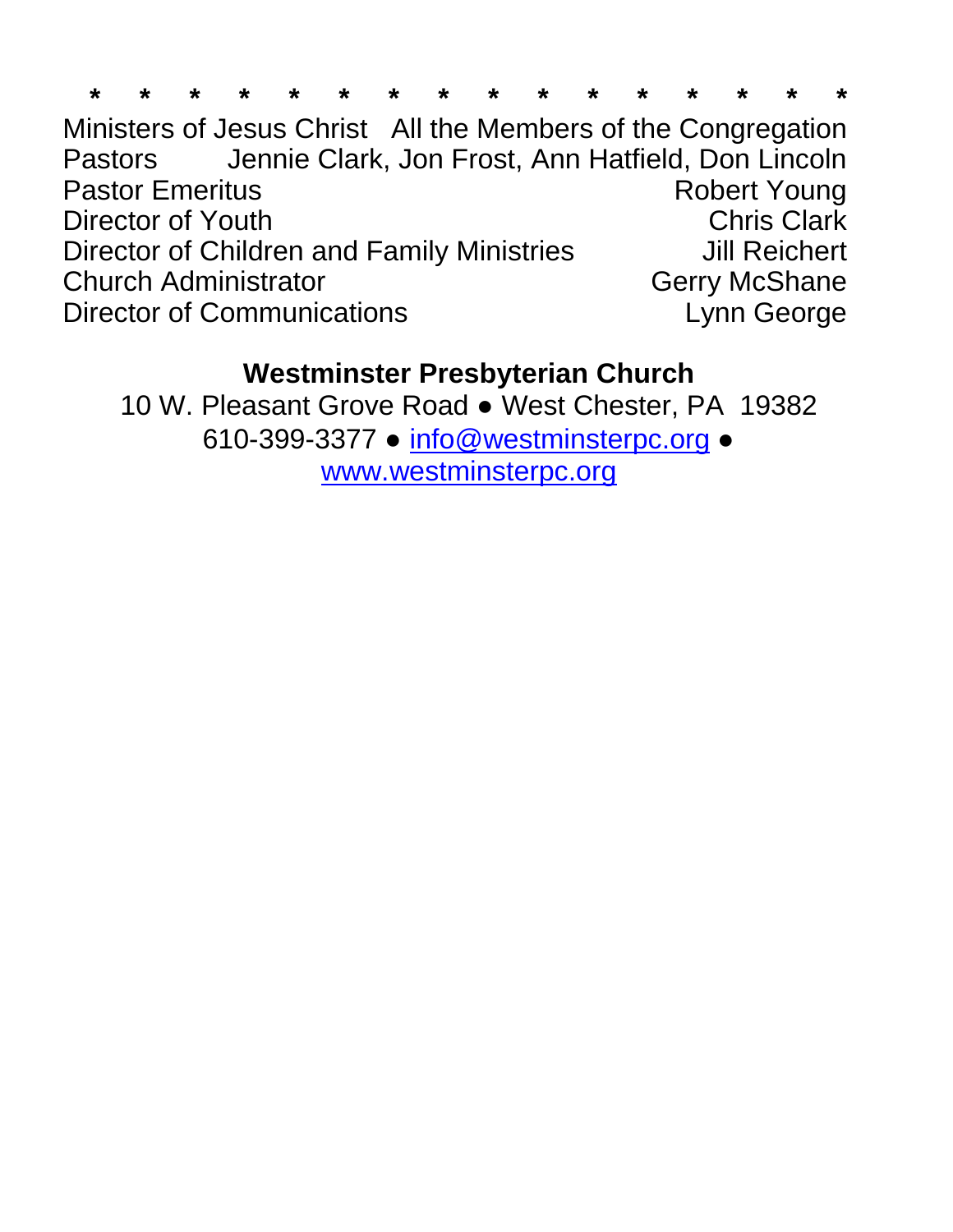May 22, 2022

**\_\_\_\_\_\_\_\_\_\_\_\_\_\_\_\_\_\_\_\_\_\_\_\_\_\_\_\_\_\_\_\_\_\_\_\_\_\_\_\_\_\_\_\_\_**



 **Knowing Christ, Making Christ Known**

> WESTMINSTER PRESBYTERIAN CHURCH 10 W. Pleasant Grove Rd. West Chester, PA 19382 610-399-3377 www.westminsterpc.org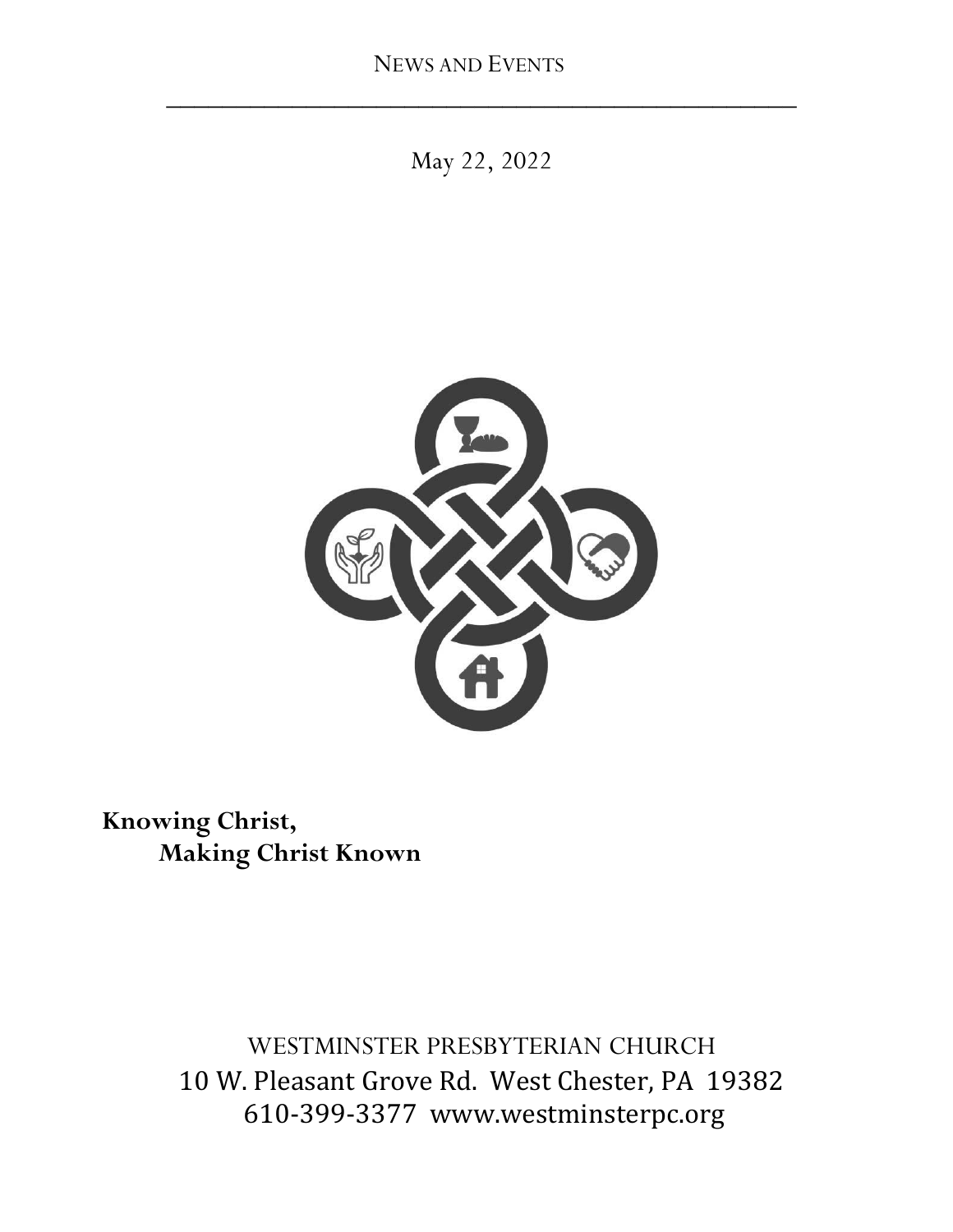#### **BRIEF NOTE FROM PASTOR DON**

This Sunday will be our last Sunday with Bob Morris and Glenn Kinckner serving on staff at Westminster. The choir will be singing several favorite anthems at the 9:30 service, Bob and Glenn will be recognized and thanked at both the 9:30 and 11:00 services, and there will be a reception between services with light refreshments where members and friends will be able to greet them. Please join us for this celebration of ministry!

## **WELCOME TO OUR NEW PRESCHOOL DIRECTOR**

Westminster's Preschool Board of Directors is happy to announce that Megan Potts has accepted the position of Director of Westminster's Preschool beginning June 1, 2022. Megan is a graduate of Penn State with a B.S. degree in Human Development and Family Studies and will earn her M. Ed. from Arcadia University in Early Childhood Education in 2023. Megan has taught preschool-2nd grade and most recently, she comes to us from Trinity Academy in West Chester where she was the Director for three years.

A celebration to honor Jackie Steinmetz will be held later this year.

# **WESTMINSTER'S PRESCHOOL**

**Westminster's Preschool is currently enrolling for the 2022-2023 school year**. If you would like enrollment information or have any questions, please contact the preschool office at  $preschool(*a*)<sub>westminsterpc.org</sub>. Please share$ </u> this with your friends and neighbors and contact the Director, Jackie Steinmetz, if interested in taking a tour or enrolling your child.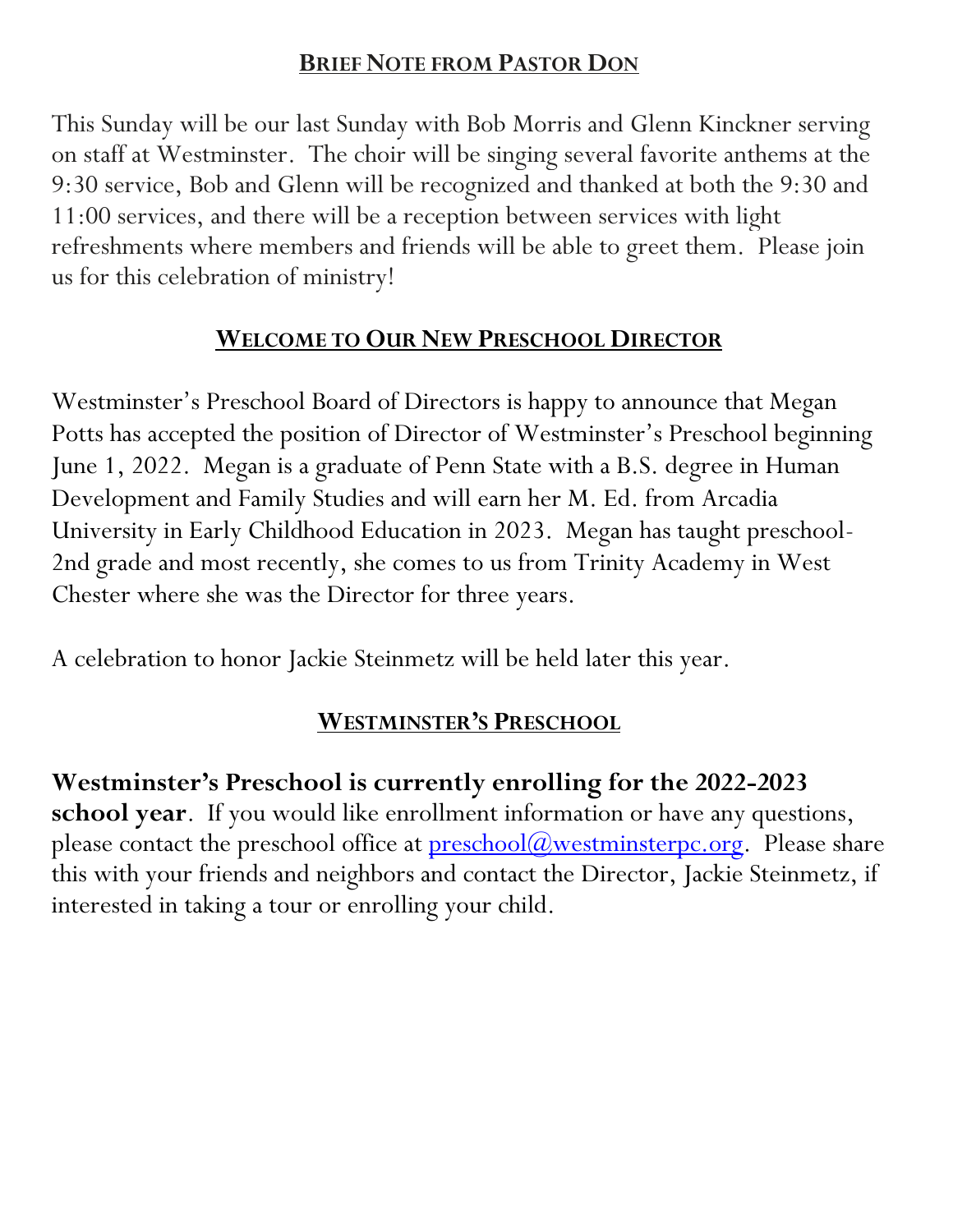## **NOMINATING COMMITTEE - NOMINATIONS NEEDED**

The officers of the church: Deacons, Elders, Trustees and Preschool Board members are the hands, feet, and brains of God on earth. The nominating committee needs your help identifying people to fill these many shoes for the coming year. Please consider volunteering yourself or someone you know. Westminster greatly benefits from new perspectives and the many talents of our members. The form along with more details can be found at the Information Desk. Completed forms may be left in the Nominating Committee mailbox located in the mailroom of the church office.

## **UPDATE FROM OUR PASTOR NOMINATING COMMITTEE**

The Pastor Nominating Committee (PNC) is pleased to announce we are in the final stages of our search and discernment process for a new Head of Staff to succeed Don Lincoln who is retiring at the end of July.

Our PNC reviewed over 60 candidates and interviewed four highly qualified individuals as part of this search process. Since the PNC was elected a year ago, we have met almost weekly to participate in educational and protocol training from the Donegal Presbytery, jointly draft numerous application forms and letters, develop a candidate profile, post the position, create a process for reviewing applications, watch hundreds of hours of sermons online, complete reference checks, and conduct interviews online and in person. We have spent a considerable amount of time carefully discussing the needs of the congregation and the qualifications and qualities that each candidate would bring to our church and community. We have prayerfully considered an array of factors and have continued to ask God to guide our discernment.

Our committee of 11 members is very excited about the way God's spirit has led us to this point. We expect to complete our search process in the coming weeks and bring a candidate to the congregation prior to Don's retirement. The final candidate will preach for the congregation during Sunday morning worship and members will then vote to call the next Lead Pastor/Head of Staff for Westminster. Details on the exact date will be forthcoming. We are very grateful to the congregation for its continued prayers and support.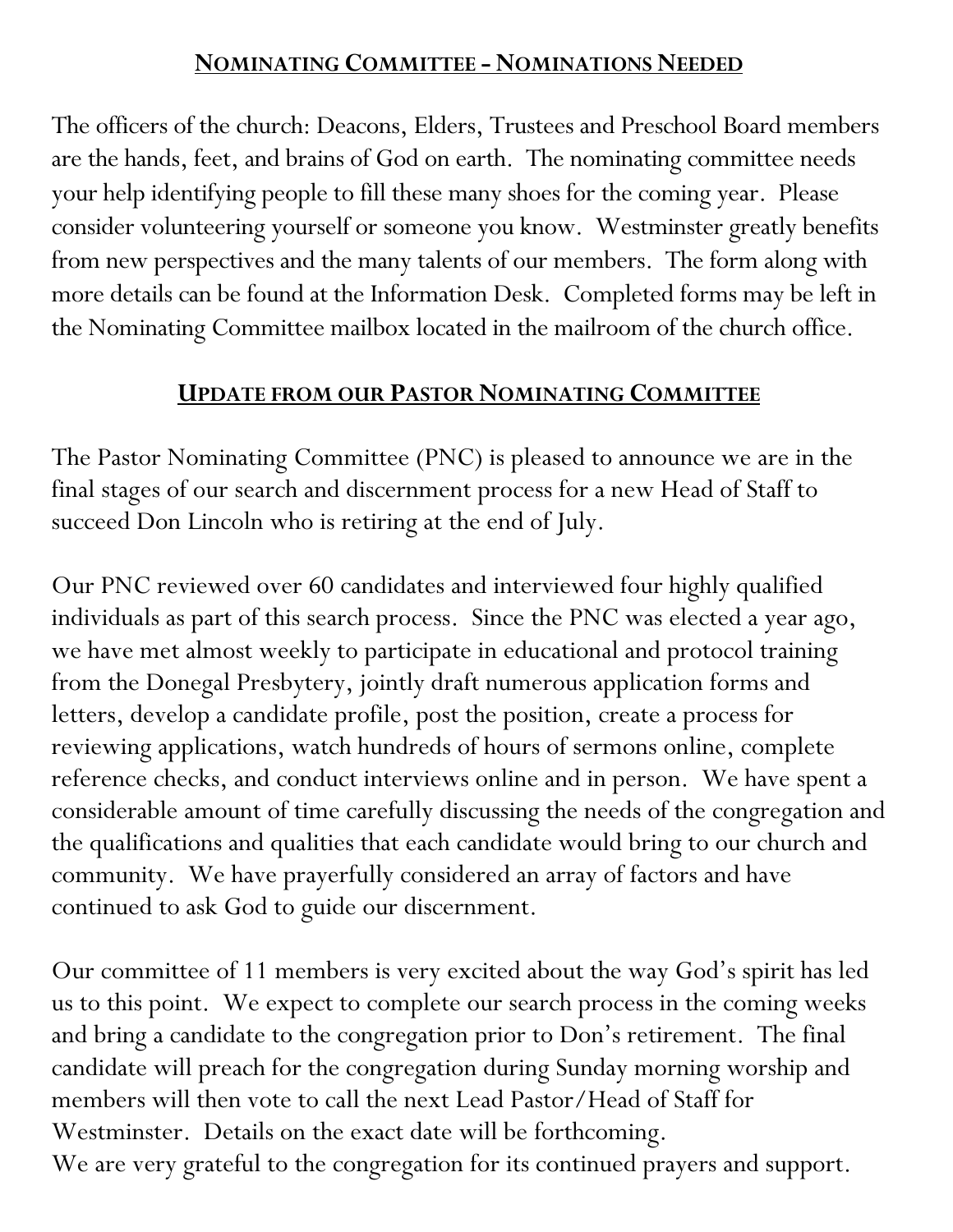## **2022 GRADUATES**

Do you have a son or daughter graduating from high school, college or the military? Please let us know so we can recognize them at the church. Send us a picture (8x10 or 5x7 please) and a brief write up including the proud parents' names, the grad's full name, where they are graduating from and where they will be pursuing their education (college/major) or the job they will be taking on! If they were involved in any programs, activities, trips or groups with in the church, we would love to include that as well!

Please drop off a picture (which will be returned, so include your address) and the write up at the church office by Thursday, June 9. If you have any questions, please contact Susanne Perkins at <u>flipflops(a)comcast.net</u>. Congratulations!!

# **NEW MEMBERS'CLASS VIA ZOOM SUNDAY,JUNE 26, 2022 12:30-2:30 PM**

Interested in learning more about Westminster or in becoming a member of Westminster? This class is for you! All welcome. No obligation to join. The goals of the class are to:

- 1. Increase awareness and understanding of:
	- The basics of Christian faith and practice
	- The Presbyterian Church (USA)
	- Westminster Presbyterian Church
- 2. Provide experiences of:
	- Christian community as a place of support and encouragement
	- Reflection and conversation on God's relationship with us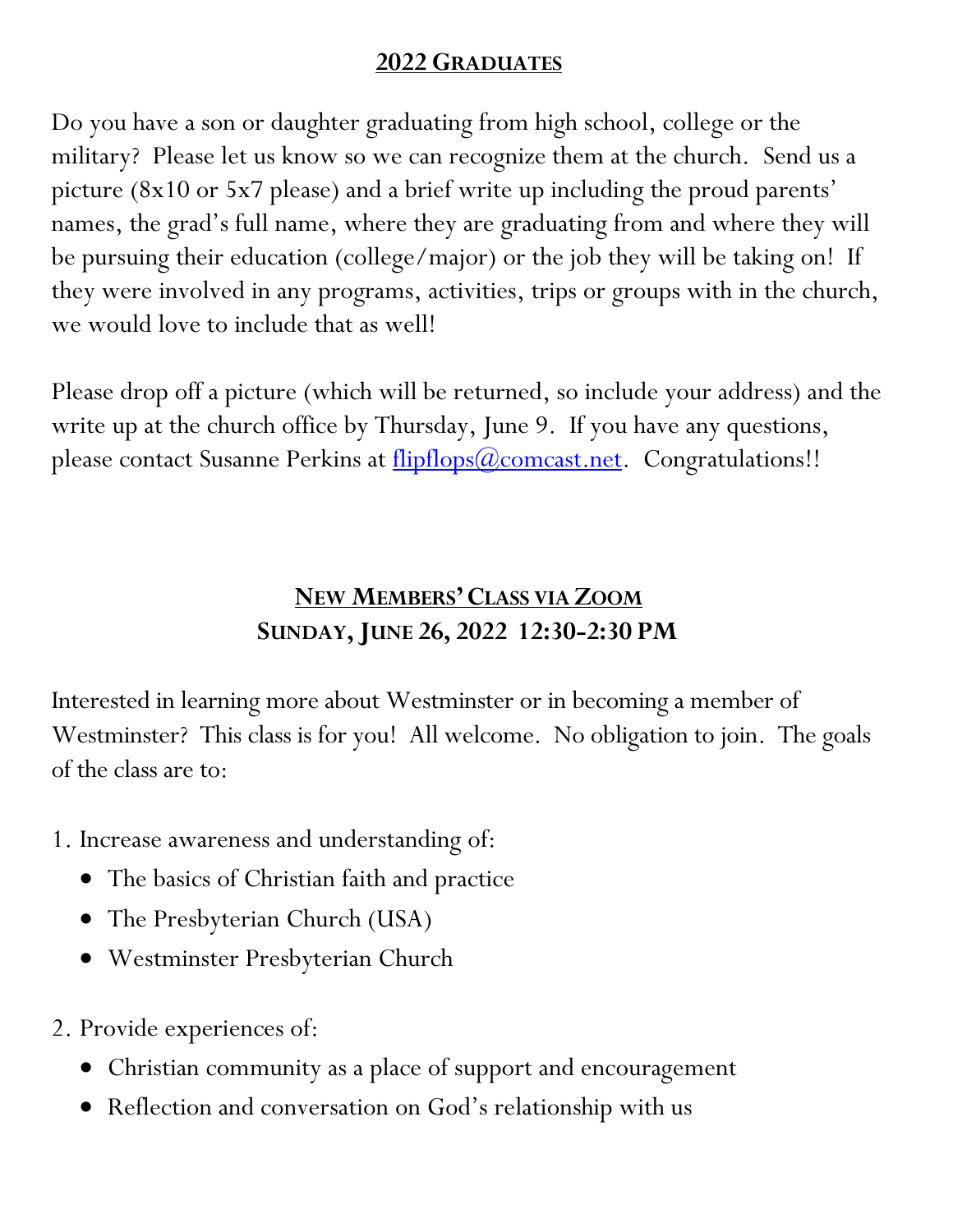- 3. Provide opportunities for:
	- Deepening our commitment to Jesus Christ
	- Discovering ways to connect with ministries of WPC

To register online, go to [www.westminsterpc.org,](http://www.westminsterpc.org/) hover over *"About Us"* at the top for the drop down menu and then click on *"Membership."* Scroll down a bit and fill out the registration form and hit "submit." Those attending the class will be introduced during worship on July 10 at either service. If you have any questions, contact Jennie Clark at  $\frac{\text{left}(Q)\text{westminsterpc.org}}{\text{right}(Q)}$  or call the church office.

## **ALZHEIMER'S AND DEMENTIA SUPPORT GROUP**

How do I motivate someone with either dementia or Alzheimer's? What should I **NOT** say to someone with these diseases? If you are asking these questions about a loved one struggling with Alzheimer's or dementia, then a small, support group can help you answer these and many other questions. While there is no cure for either disease, we can gain strength from our faith and find mutual support from others facing similar situations. Together, we can ease our troubled minds and hearts, as we navigate this journey. If you are interested in joining a Dementia/Alzheimer's Support Group, contact Pastor Ann at [ahatfield@westminsterpc.org.](mailto:ahatfield@westminsterpc.org)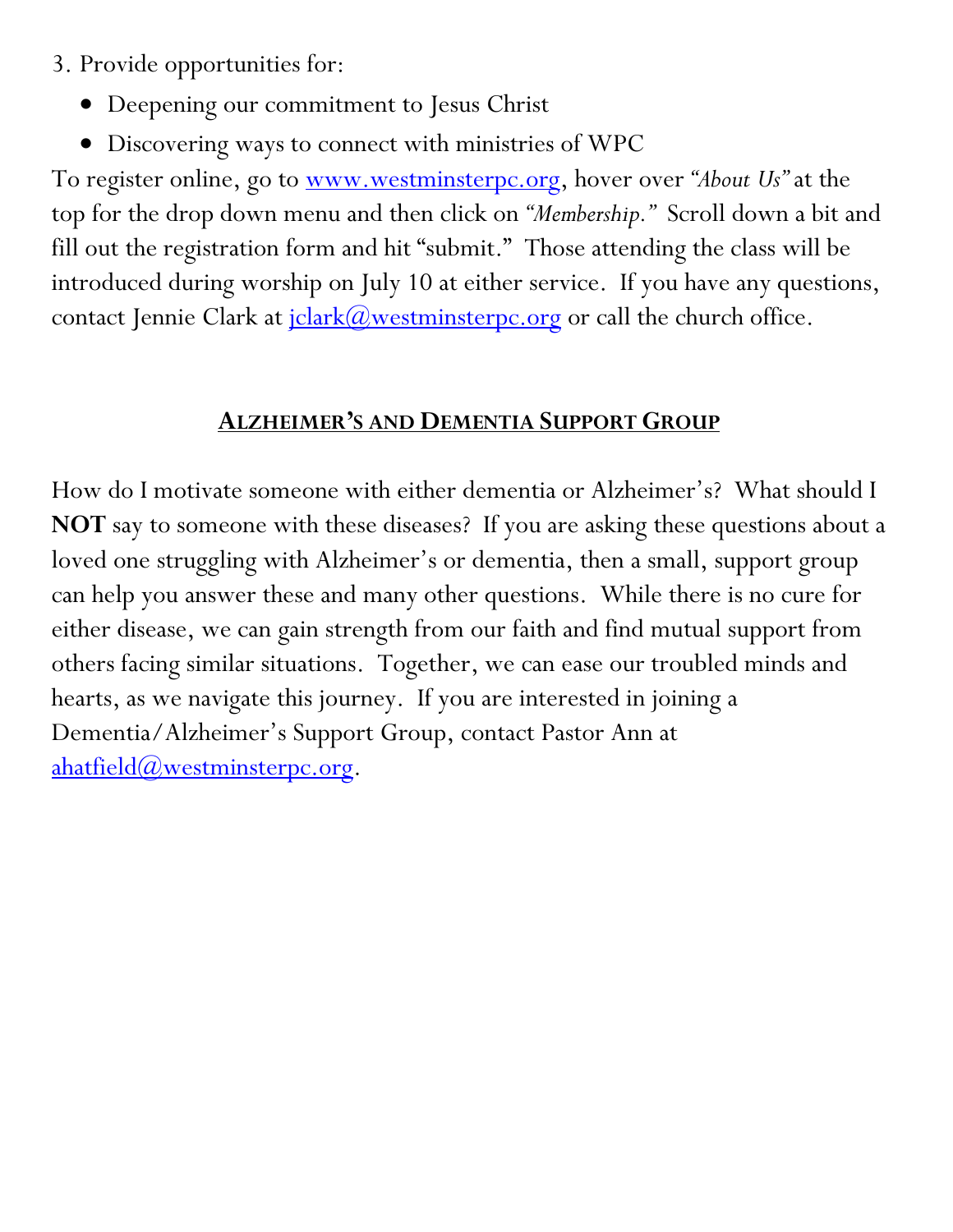**ONLINE REGISTRATION IS OPEN LINK TO REGISTER: <https://bit.ly/3DrpOgX>**



**VACATION BIBLE SCHOOL FOOD TRUCK PARTY**

## **FRIDAY,JUNE 24, 3:00-5:00PM SATURDAY,JUNE 25, 9:00AM-3:00PM SUNDAY,JUNE 26, 11:00AM (DURING MORNING WORSHIP)**

**Elementary Program Eligibility: Entering 1st Grade - 5 th Grade by 9/1/22**

## **Preschool Eligibility: 5 years old by 9/1/22 or entering Kindergarten OR**

**4 years old by 9/1/22 with parent volunteering onsite**

Spaces for 20 preschoolers and 80 elementary children for a weekend of VBS fun!

This year's theme is Food Truck Party, which will open kids' eyes to the countless ways God provides, loves, and cares for us while inviting them to join God in providing, loving, and caring for others.

## **VOLUNTEERS STILL NEEDED!**

- Decorating Prep ahead and Decorating Day (June 23)
- Puppeteer Be DJ Cupcake for Opening and Closing Assemblies
- **Crew Leaders (Greatest Need) Youth or Adults responsible for one group,** supervising and guiding them through their schedule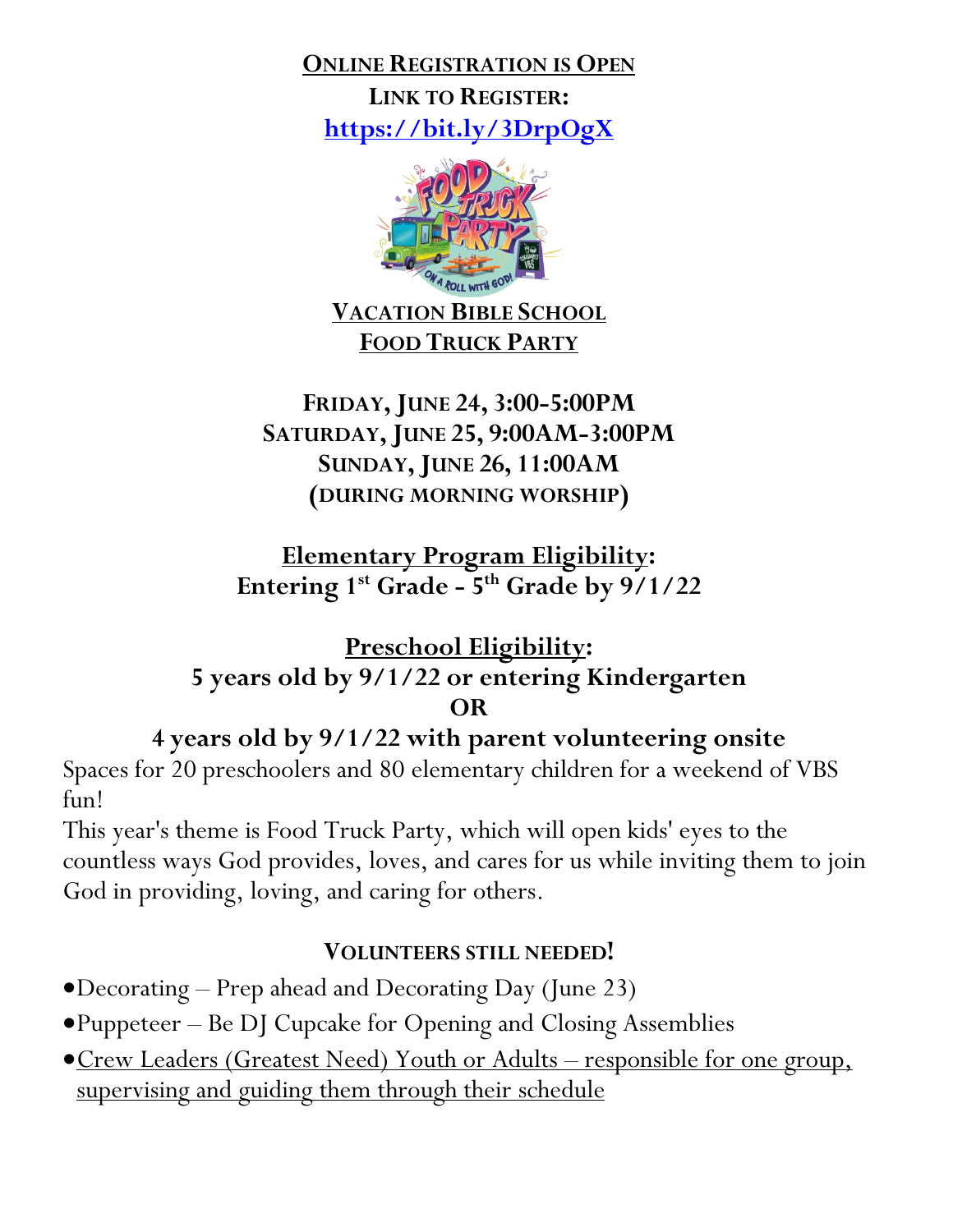## **JOB OPPORTUNITIES AT WPC**

**Childcare Coordinator and Childcare Staff.** Do you love God, love children, and want to answer a call to ministry to God's smallest? We are searching for a new **part-time Childcare Coordinator** as well as additional **part-time Childcare Staff**. We are gearing up for expanded child care needs as we move toward the summer. If able to help, contact Jill Reichert for more info at  $\text{reichert}(\omega)$  westminsterpc.org</u> or 610-399-3377, ext. 106.

## **PLEASE PRAYERFULLY CONSIDER THE FOLLOWING URGENT NEEDS:**

**Sunday Morning Childcare Needs.** If we can get enough **volunteers** (about 16 - 8 for each worship service), each person could rotate onto the schedule about every six weeks. Clearances and COVID vaccination are required, but we can help you take care of that. Contact Jill at  $\frac{\text{reichert}(a)}{\text{westminsterpc.org}}$  for more info.

**Sunday School Teachers Needed.** In order to break apart into smaller groups from our current large group format (going towards the classes that we had precovid), we need teachers for those classes. Do you know how many volunteers that would take? About 14! We have a lot of kids on the rolls. You might think, "I like being with the kids and all, but I can't teach." **You absolutely CAN!** God equips whom God calls… and we are part of the way God equips you. We will give you the training, materials, and encouragement that you need to walk alongside an incredible group of young people. Clearances and COVID vaccination are required, but we can help you take care of that.For more info contact Jill Reichert at  $\text{reichert}(a)$ westminsterpc.org.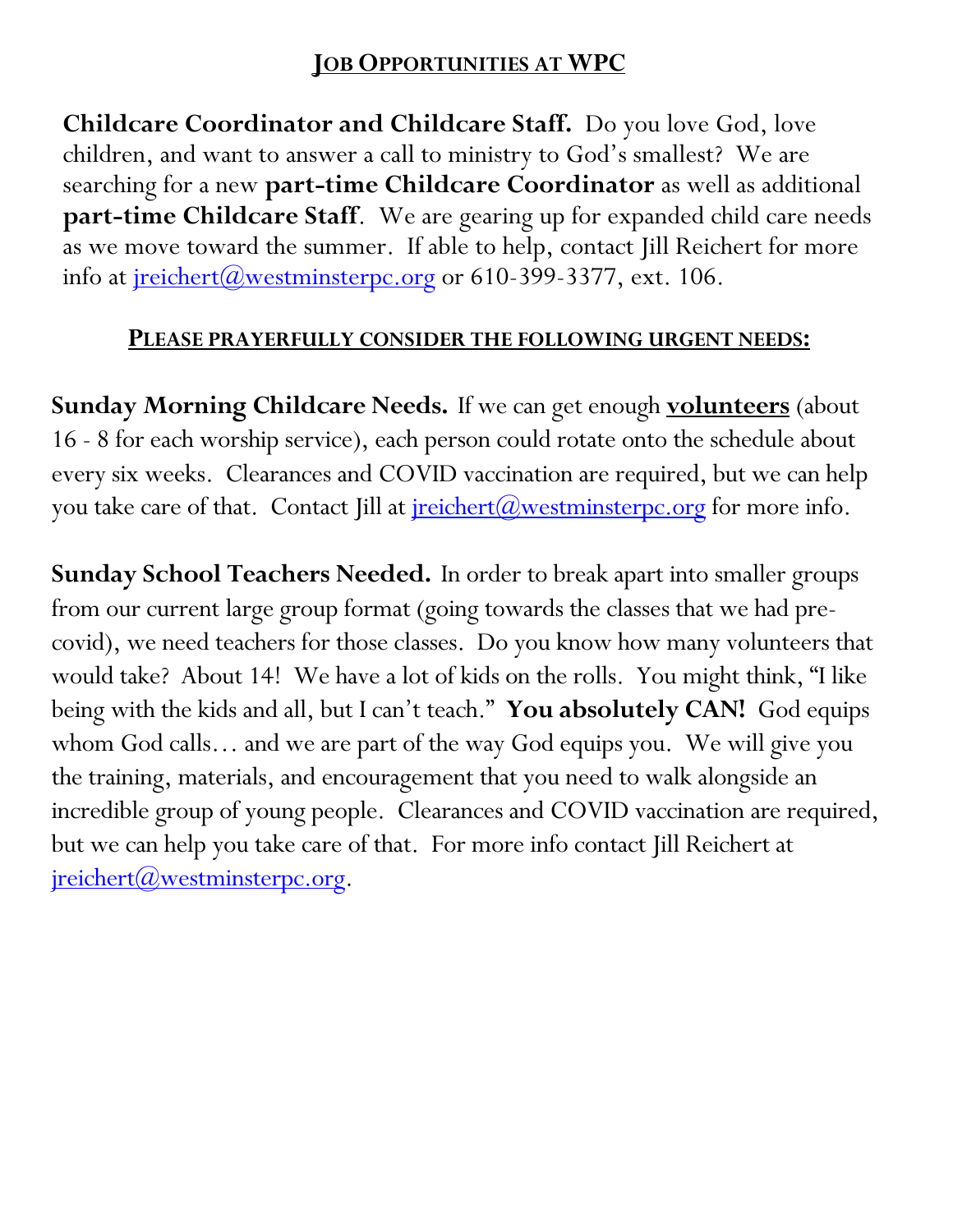#### **ANNOUNCEMENTS**

The **TUESDAY MORNING MEN AND WOMEN'S FELLOWSHIP GROUP** will welcome **James Zeigler** to speak at its final meeting of the Spring on Tuesday, May 24th. **Mr. Zeigler** will talk about **"The History of Iron and Steel Making in Chester County."** This will help us understand and appreciate the iron and steel heritage of Coatesville, Chester County, and S.E. Penna. region from colonial times to the present. All are welcome to attend in person (9:30am in Spellman, Jr.) or via Zoom (contact Dave Goodale at [dbgpharma@gmail.com](mailto:dbgpharma@gmail.com) for link. The Tuesday Fellowship will recess until September.

**Soups and Casseroles!!** Deacons bring meals to families and friends in times of need and it is helpful to have a supply available in the freezer. And it is SO easy – label it with ingredients, date prepared, and your name. Freeze it and wrap it well and put it on the bottom shelf of the freezer next to the window in the kitchen. Kits FOR BOTH SOUP AND CASSEROLES are available at the Information Desk. If you have any questions, please contact Lynn Carrero at <u>lynn.carrero</u>(*a*)*gmail.com* or call the church office.

**2022 Mother's Day Diaper Drive.** 1 in 3 US Moms report suffering from Diaper Need. **Diaper Need** is the lack of a sufficient supply of diapers to keep an infant or toddler clean, dry and healthy. We will be collecting diapers during the month of May. Diapers will be distributed to organizations in Chester County that work with families in need of diapers.

**Westminster Gleaning Garden can use your help**! Our Raised Bed Garden program, sponsored by the Chester County Food bank, has provided fresh produce to the West Chester and Kennett Square Food Cupboards since 2010. We have expanded to grow vegetables in the ground, as well as in the raised beds. This year we hope to expand further and need volunteers—for planting and harvesting going forward. In May, we also need a few folks with strong backs to pound fenceposts and stakes.No gardening experience is required. Contact Anita Gordon at 610-620-5059 for more information.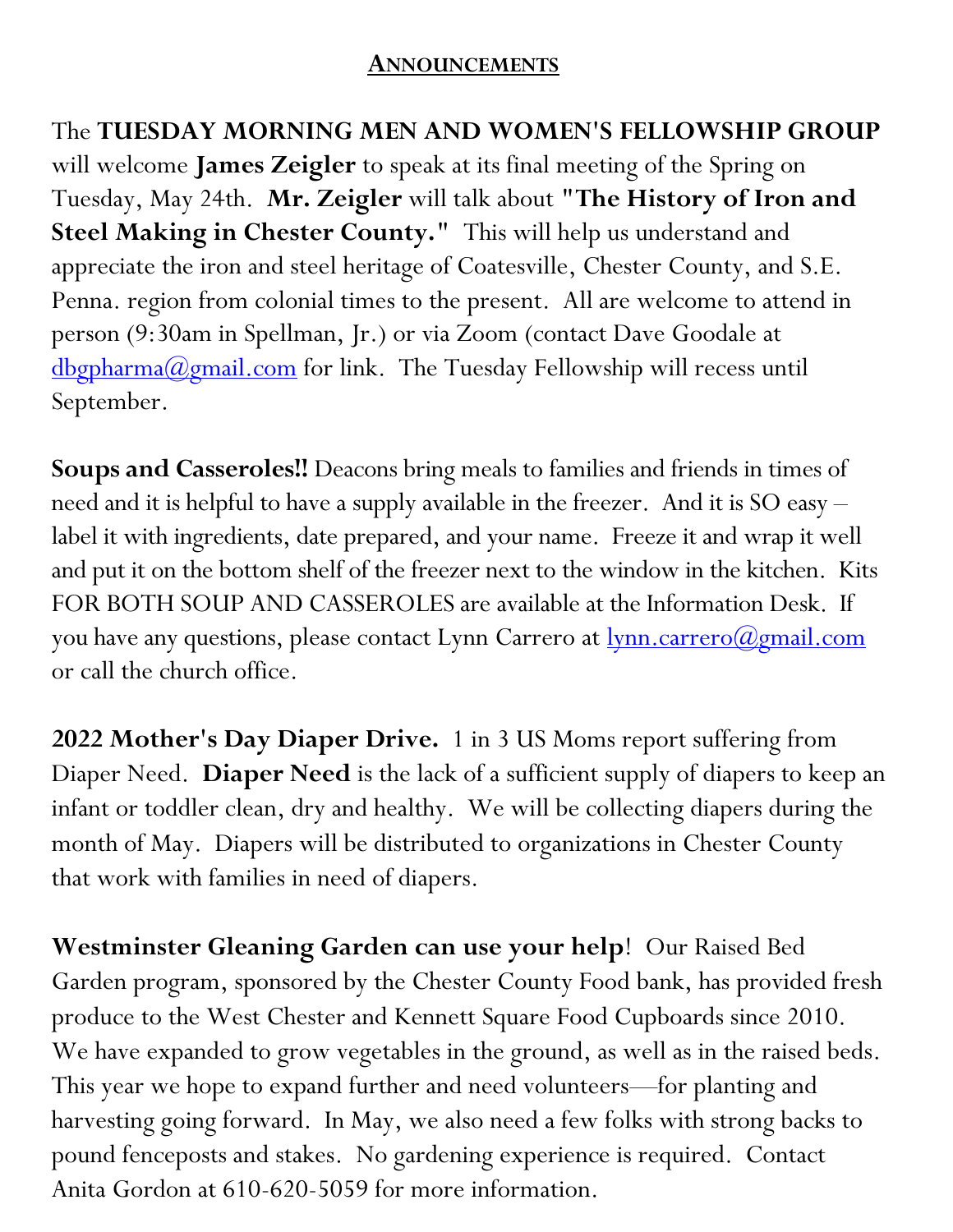#### **FINANCIAL**

**Donate from your smart phone.** Simply scan the image you see here using your phone's Quick Response code reader.

Scan the QR code with your Smart phone to give online. 下游游<br>冷淡的

## **April 2022 General Fund – Mission and Church Operations**

| Year To Date                   | Actual    | <b>Budget</b> | $\%$ vs Budget<br>Better/(Worse) |  |
|--------------------------------|-----------|---------------|----------------------------------|--|
| Tithes/other revenue \$901,687 |           | \$831,584     | $8\%$                            |  |
| Expense                        | \$754,523 | \$736,396     | $(2\%)$                          |  |

*Thank you for your commitment to the mission and ministry of Westminster.*

| Attendance: 5/15/22:          | In Person<br>Live Stream<br><b>Phone Ministry</b> | 293<br>766<br>8 |            |  |  |  |  |
|-------------------------------|---------------------------------------------------|-----------------|------------|--|--|--|--|
|                               |                                                   |                 | 167        |  |  |  |  |
| Offering Figures for 5/15/22: |                                                   |                 |            |  |  |  |  |
|                               | <b>General Fund</b>                               |                 |            |  |  |  |  |
|                               | Global 6K Walk for Water                          |                 | \$5,188.00 |  |  |  |  |
|                               | Diaper Drive                                      |                 |            |  |  |  |  |
|                               |                                                   |                 |            |  |  |  |  |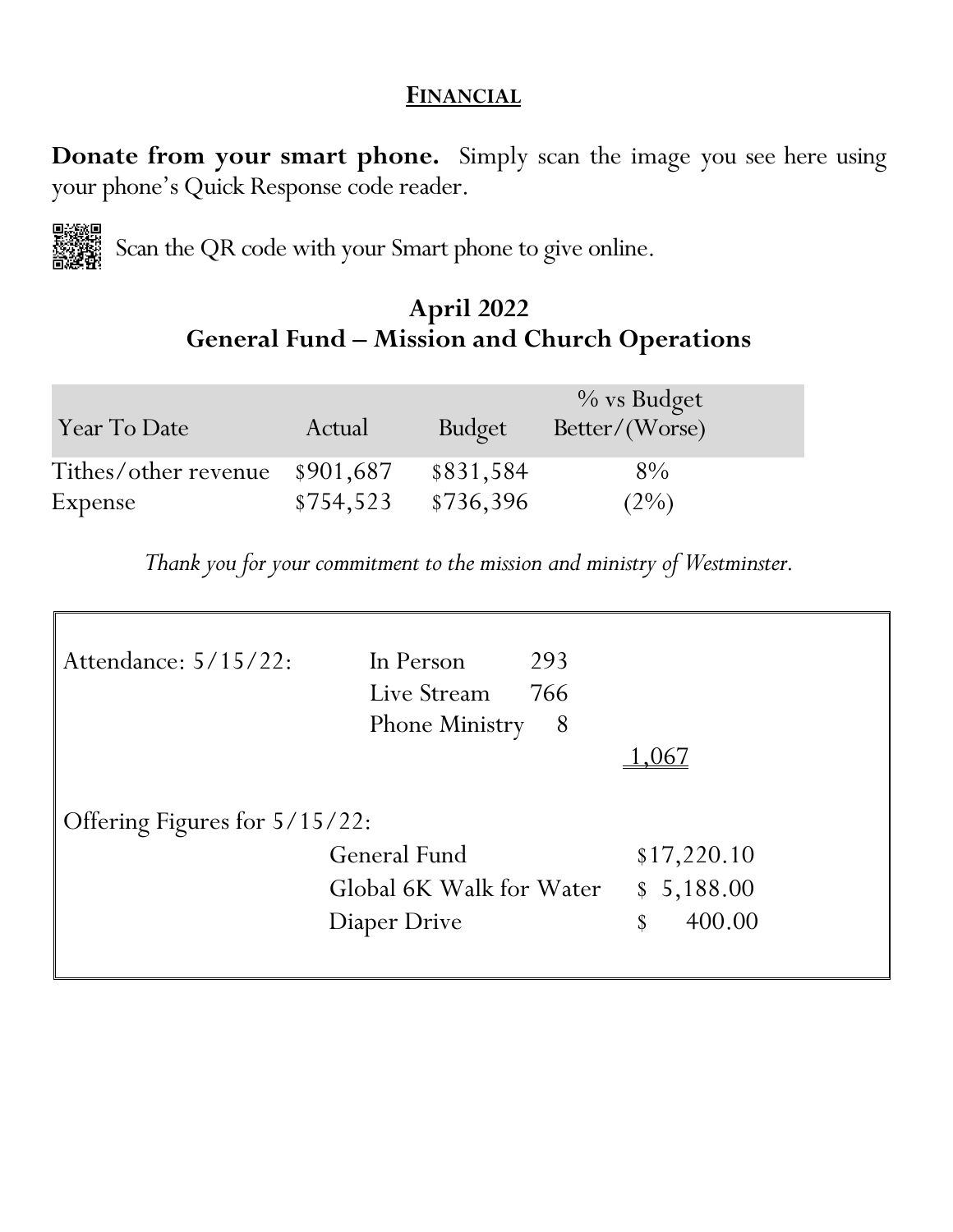Sunday, May 22

- 9:30 A.M. Traditional Worship / KidsConnect (430) / Childcare thru age 3
- 11:00 A.M. Contemporary Worship
- 5:30 P.M. Youth Group (407-408)

Monday, May 23

9:00 A.M. Thrift Shop workday until 3PM

Tuesday, May 24

- 9:30 A.M. Tuesday Morning Fellowship (Spellman Jr.)
- 10:00 A.M. Thrift Shop open until 3PM
- 6:00 P.M. College & High School Seniors Dinner (SH)
- 6:00 P.M. VBS Workshop (414-415)
- 7:00 P.M. Session via Zoom
- 7:00 P.M. Endowment Board Meeting via Zoom

Wednesday, May 25

- 9:00 A.M. Preschool Graduation (Spellman Hall)
- 9:10 A.M. Prayer and Communion Service (Chapel)
- 10:00 A.M. Thrift Shop open until 3PM
	- 1:30 P.M. Loss & Grief Group (Spellman Jr.)
	- 5:00 P.M. Yoga Class via Zoom
	- 7:00 P.M. Youth Parent Meeting (414-415)
- 7:00 P.M. A Gathering of Men via Zoom
- 7:00 P.M. Worship Band Rehearsal (Sanctuary)

Thursday, May 26

Thrift Shop Closed

- 9:00 A.M. Preschool Graduation
- 10:00 A.M. Tech Time with Lynn via Zoom
- 7:00 P.M. Celebrate Recovery (414-415)
- 7:00 P.M. Troop 93 (Spellman Hall)

Friday, May 27

Thrift Shop open until 3PM